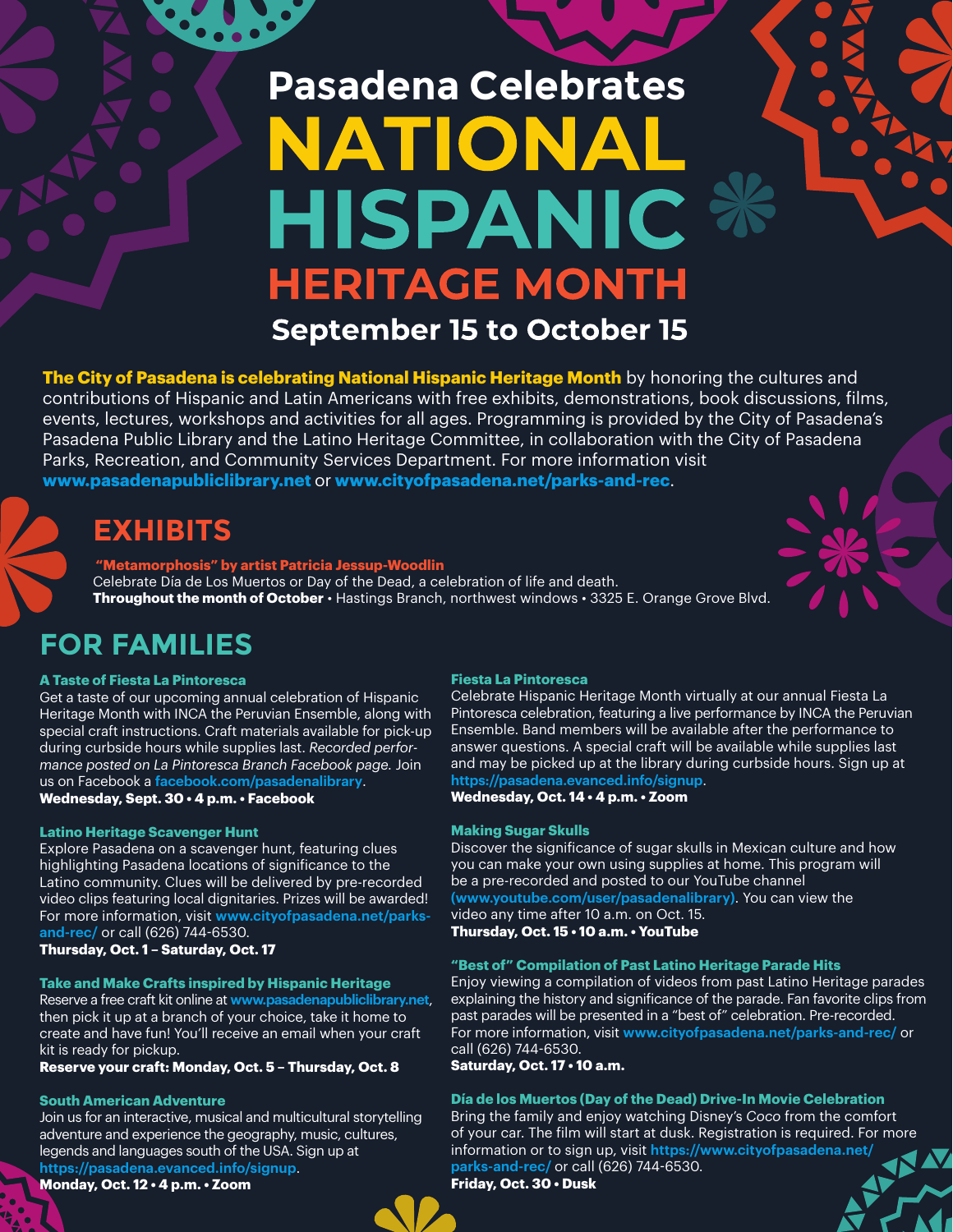## **FOR CHILDREN**

### **Celebrate Hispanic Heritage with Social Media Storytime**

Join us for as we share books by Hispanic and Latino American creators.

### **• Preschool Storytime**

 Join us on Facebook at **facebook.com/pasadenalibrary**. *For ages 3-5 and their caregivers.*

**Monday, Sept. 28 • 10:30 a.m. • Facebook • Toddler Storytime**

Join us on Instagram at **@pasadenalibrary**. *For ages 18-36 months and their caregivers*.

**Tuesday, Sept. 29 • 10:30 a.m. • Instagram • Preschool Storytime** Join us on Instagram at **@pasadenalibrary**. *For ages 3-5 and their caregivers*.

**Thursday, Oct. 1 • 3 p.m. • Instagram**

**• American Sign Language (ASL)** Join us on Instagram at **@pasadenalibrary**. **Friday, Oct. 2 • 4 p.m. • Instagram**

### **Lucha Libros**



Second graders, join us for fun and the start of our bilingual Spanish/English book bonanza! We will meet on Zoom to learn about the Lucha Libros reading competition, create a Lucha Libre mask, and take a sample Kahoot quiz. Then you'll check out our book for October, and return on the third Wednesday of each month to answer questions about the books we read and earn points and prizes. To sign up, go to: **https://pasadena.evanced.info/signup/EventDetails? eventid=3074.**

**Wednesday, Sept. 30 • 6:15 p.m. • Zoom**

### **"Lil' Libros" Loteria for Children**

Join us for Virtual Loteria. *For children ages 3+*. Registration required. For more information and to sign up, visit **https://www.cityofpasadena.net/parks-and-rec/** or call (626) 744-6530.

**Saturday, Oct. 3 • 10:00 a.m. • Zoom**

### **Nathalia Sings**

Listen and dance to original Spanish/English bilingual songs from Nathalia. Great for toddlers, kids and the whole family! Join us on Facebook at **facebook.com/pasadenalibrary**. **Monday, Oct. 5 • 3 p.m. • Facebook**

### **Preschool Storytime Online! Celebrating Hispanic Heritage Month**

Join us as we share family-friendly stories and songs, and make an easy craft for little hands. Sign up at **https://pasadena.evanced. info/signup**.

**Wednesday, Oct. 7 • 10:30 am. • Zoom**

### **Spanish Storytime/Hora de Cuentos en Español**

Join us on Facebook at **facebook.com/pasadenalibrary** for a special focus on Hispanic Heritage related books. *For ages 2-5.* **Wednesdays, Oct. 7, 21 & 28 • 4 p.m. • Facebook**

### **Lil' Libros Bilingual Storytime**

Enjoy a bilingual storytime featuring Lil' Libros *Super Torta*, read by author and illustrator Eric Ramos. For more information, visit **https://www.cityofpasadena.net/parks-and-rec/** or call (626) 744-6530. **Saturday, Oct. 10 • 10 a.m.** 

**Amate Painting**

Celebrate National Hispanic Heritage Month by learning about a traditional Mexican folk art, Amate paintings, then find out how to make your own Amate paintings at home! *For elementary kids and their families*. Sign up at **https://pasadena.evanced.info/signup**. **Tuesday, Oct. 13 • 3 p.m. • Zoom**

### **Celebrating Our Heritage**

Join us for a special program celebrating Hispanic Heritage Month with traditional stories, music and crafts. For preschoolers, parents, and child care providers. Sign up at **https://pasadena. evanced.info/signup**.

**Thursday Oct. 15 • 10:30 a.m. • Zoom**

### **Arts and Crafts with Mercadito Monarca**

Celebrate Día de los Muertos (Day of the Dead) with an arts and crafts project. Kits will be available for pick-up while supplies last. Participants will make the craft along with virtual instruction. Registration required. For more information and to sign up, visit **https://www.cityofpasadena.net/parks-and-rec/** or call (626) 744-6530.

**Saturday, Oct. 24 • 10 a.m.**







### **Loteria Game Night**

Join us for virtual Loteria. *For ages 15+*. Registration required. For more information and to sign up, visit **https://www.cityofpasadena.net/parks-and-rec/** or call (626) 744-6530.

**Friday, Oct. 9 • 6:30 p.m. • Zoom** 

### **Virtual YA Book Club:** *I Am Not Your Perfect Mexican Daughter* **by Erika Sánchez**

In celebration of Hispanic Heritage Month, join us for a discussion of the book, *I Am Not Your Perfect Mexican Daughter* by Erika Sánchez. Reading the book is not required to attend the meeting, but you'll get a fuller discussion experience if you read the book. For teens only. To sign up, go to: **http://pasadena. evanced.info/signup/EventDetails?eventid=3254**

**Thursday, Oct. 15 • 4 p.m. • Zoom**





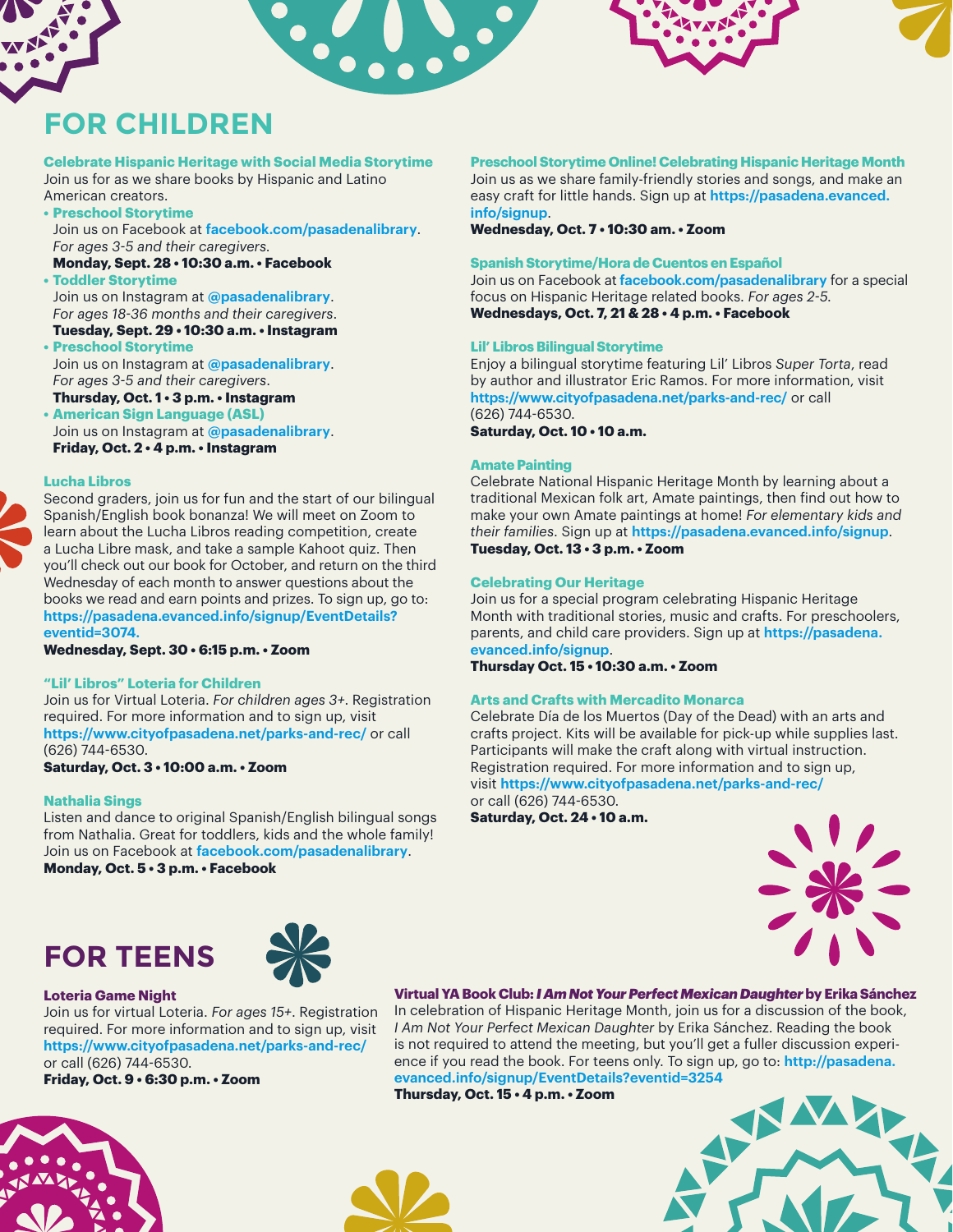### **FOR ADULTS**

### **Spanish Conversation Group**

Want to practice and improve your spoken Spanish? Join our conversational Spanish group now on Zoom! Volunteers and attendees help you to make personal progress and provide lots of practice speaking in Spanish. For all adults of any Spanish speaking level. Sign up at **https://pasadena.evanced.info/signup**. **Thursdays, Sept. 24-Oct. 29 • 2:30-5 p.m. • Zoom**

### **Quarantine Quitchen, The Art of Mexican Cooking**

Learn step-by-step recipes and traditions for authentic Mexican cuisine. Recipes available after the online program; call Hastings Branch Library at (626) 744-7262 to get yours. Presented bilingually. Join us on Instagram at **@pasadenalibrary**.

**Friday, Sept. 25 • 11:30 a.m. • Instagram**

### **Pasadena Reads Book Club:** *AfterLife* **by Julia Alvarez**

Meet to discuss *AfterLife* by Julia Alvarez. *AfterLife* explores the complexities of familial devotion and tragedy against a backdrop of a world in crisis, and the ways in which we struggle to maintain hope, faith, compassion and love. Copies are available through hoopla using your Pasadena Public Library card: **https:// www.hoopladigital.com/. Sign up at https://pasadena.evanced.info/signup**. **Thursday, Oct. 8 • 3 p.m. • Zoom**

#### **Workshop - Crafts with Tosh and Tiff**

Join us and learn how to make delicious traditional Spanish rice, also known as Mexican rice, red rice and arroz rojo. Join us on Instagram at **@pasadenalibrary**. **Monday, Oct. 12 • 3 p.m. • Instagram**

### **Virtual Hill Avenue Book Club:** *Slum Virgin* **by Gabriela Cabezon Camara**

Join us as we celebrate Hispanic Heritage Month Event and discuss *Slum Virgin* by Gabriela Cabezon Camara. Densely-packed, fast-paced prose, weaving slang and classical references, *Slum Virgin* refuses to whitewash the reality of the poor and downtrodden, and jumps deftly from tragedy to comedy in a way that has the reader laughing out loud. Copies of this title are available through hoopla using your Pasadena Public Library card: **https://www.hoopladigital.com/ title/12441390. Sign up at https://pasadena.evanced.info/signup**. **Tuesday, Oct. 13 • 10:30-11:30 a.m. • Zoom**

#### **Hispanic Influence on California Architecture**

Spanish influenced architecture is one of the great Latino contributions to American culture, with millions of examples from California to Florida, built by tens of millions of people, over the last 400 years.

This presentation focuses on how the Spanish/Hispanic/Latino architectural design vocabulary evolved over a thousand years and four continents, and how it has been employed in Pasadena. It examines numerous local examples, including the San Gabriel Mission, Castle Green, the Caltech campus, Pasadena Civic Center, 1920s Spanish Colonial Revival houses built by George Washington Smith, Wallace Neff, and many others, along with more recent Hispanic inflected projects such as the Del Mar Station.

Presented by Dave Nufer, program developer and docent with Pasadena Heritage and the Los Angeles Conservancy. The son of a Mid-Century Modern builder, he has previously given talks at the library on "The Asian Roots of Pasadena Arts and Crafts Architecture," and "200 Years of Black Pioneers in Pasadena and Los Angeles." Sign up at **https://pasadena.evanced.info/signup**. **Wednesday, Oct. 14 • 4 p.m. • Zoom**

### **Hispanic Heritage Month and One City, One Story Selections & Nominees**

One City, One Story has represented our Pasadena community's Hispanic Heritage through its selections of books and their authors. Join us for the book discussion. Sign up at **https://pasadena.evanced.info/signup**. If you have missed reading the selections, check them out at the Pasadena Public Library and pick them up curbside.

### 2002 Nominee

*Tortilla Curtain* by T. Coraghessan Boyle

2005 Nominee *Carmelo* by Sandra Cisneros

### 2006 Nominee

*Gonzalez and Daughter Trucking Co.*  by Maria Amparo Escandon

### 2008 Nominee and 2009 Selection

*The Hummingbird's Daughter*  by Luis Alberto Urrea

### 2012 Nominee

*Madonnas of Echo Park* by Brando Skyhorse

### 2015 Selection

*The Book of Unknown Americans* by Cristina Henriquez **Wednesday, Oct. 21 • 4 p.m. • Zoom**

#### **Crafts with Tosh and Tiff**

Tosh and Tiff will show you how to make Papel Picado to celebrate Día De Los Muertos. Join us on Instagram at **@pasadenalibrary**. **Monday, Oct. 26 • 3 p.m. • Instagram**

#### **"Concinando con El Cholo" Sabor Latino**

Enjoy a cooking demonstration highlighting a delicious cultural dish. You will receive the recipe beforehand so that you can follow along. Pre-recorded. For more information and to sign up, visit **https://www.cityofpasadena.net/parks-and-rec/**  or call (626) 744-6530. **Tuesday, Oct. 27 • 10 a.m.**